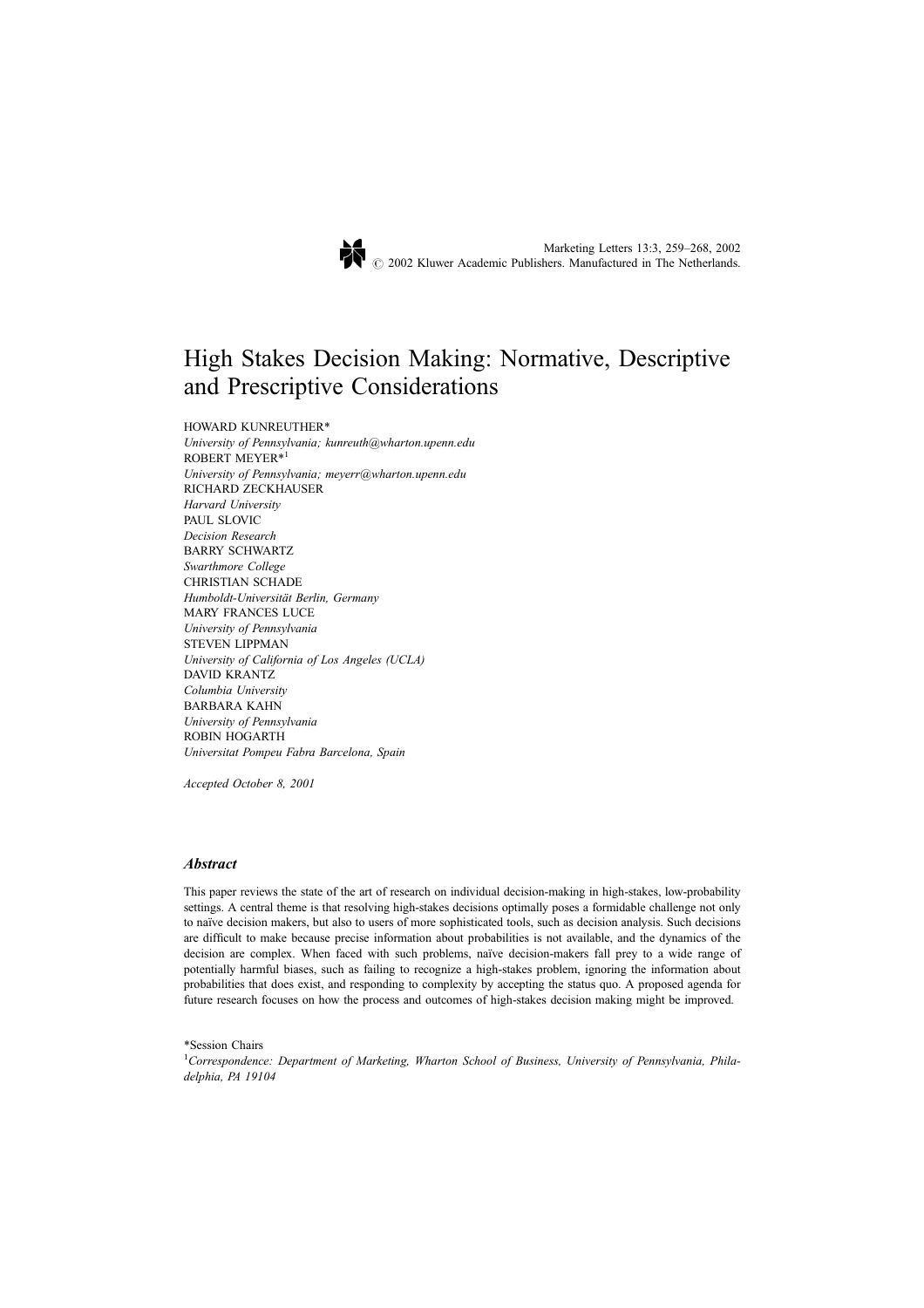Key words: high-stakes decisions, risky decision making, decision heuristics, decision biases, decision making under certainty

On September 11, 2001, terrorists attacked the United States. Some 3000 lives were lost, primarily due to the destruction of the World Trade Center towers. The direct damage to property and indirect losses such as business interruption could be as high as \$40 billion. The event was unanticipated, indeed hardly imagined, even though terrorists had launched a powerful, albeit mostly unsuccessful attack on the World Trade Center in 1993, and more recently destroyed the U.S. embassies in Dar Es Salaam and Nairobi. Moreover, there was ample information that the U.S. was a prime terrorist target, and that known terrorists were taking pilot training. Assessments of the attack indicate that intelligence failed massively, and that airport security was lax. Why the lack of preparation? As unique as this tragedy may have been, the decision-making errors that led to it were all-too familiar: As a society and as individuals we inherently have difficulty contemplating and taking protective actions against low probability, high stakes threats, be they induced by nature or, as on September 11, systematically planned by an opponent.

This paper primarily addresses the way individuals rather than governments make decisions about low probability, high-stakes events. The stakes from these actions are dwarfed by the losses in the terrorist attack. We believe, however, that most of the lessons learned about individual decisions carry over to collective decisions, whether by firms, nonprofits, or various government organizations.

### Introduction

The decisions that matter most in life are often those that we are least prepared to make. While our skills may be sophisticated in navigating the net, choosing brands from supermarket shelves, and selecting routes to work, life offers few opportunities to train for decisions where the consequences of a poor choice are large and, once made, difficult to reverse. High-stakes decisions, such as what health therapies to adopt and what investment policies to follow, are fraught with high levels of uncertainty and complexity; normative guidance for making them is scarce. What makes these decisions challenging is thus not just the specter of the possible consequences of error, but the awareness of the naiveté with which we are forced to approach them.

How skilled are people at making a choice involving a low and ambiguous probability of a high stakes loss? What light do current normative theories of choice shed on how people should decide among options for such choices? Can we develop prescriptive guidelines for improving decision-making processes in high-stakes settings? These are some of the questions that were the focus of a four-day workshop that sought to establish what we currently know about these issues, and to formulate an agenda for future research. This paper reviews the outcome of those discussions.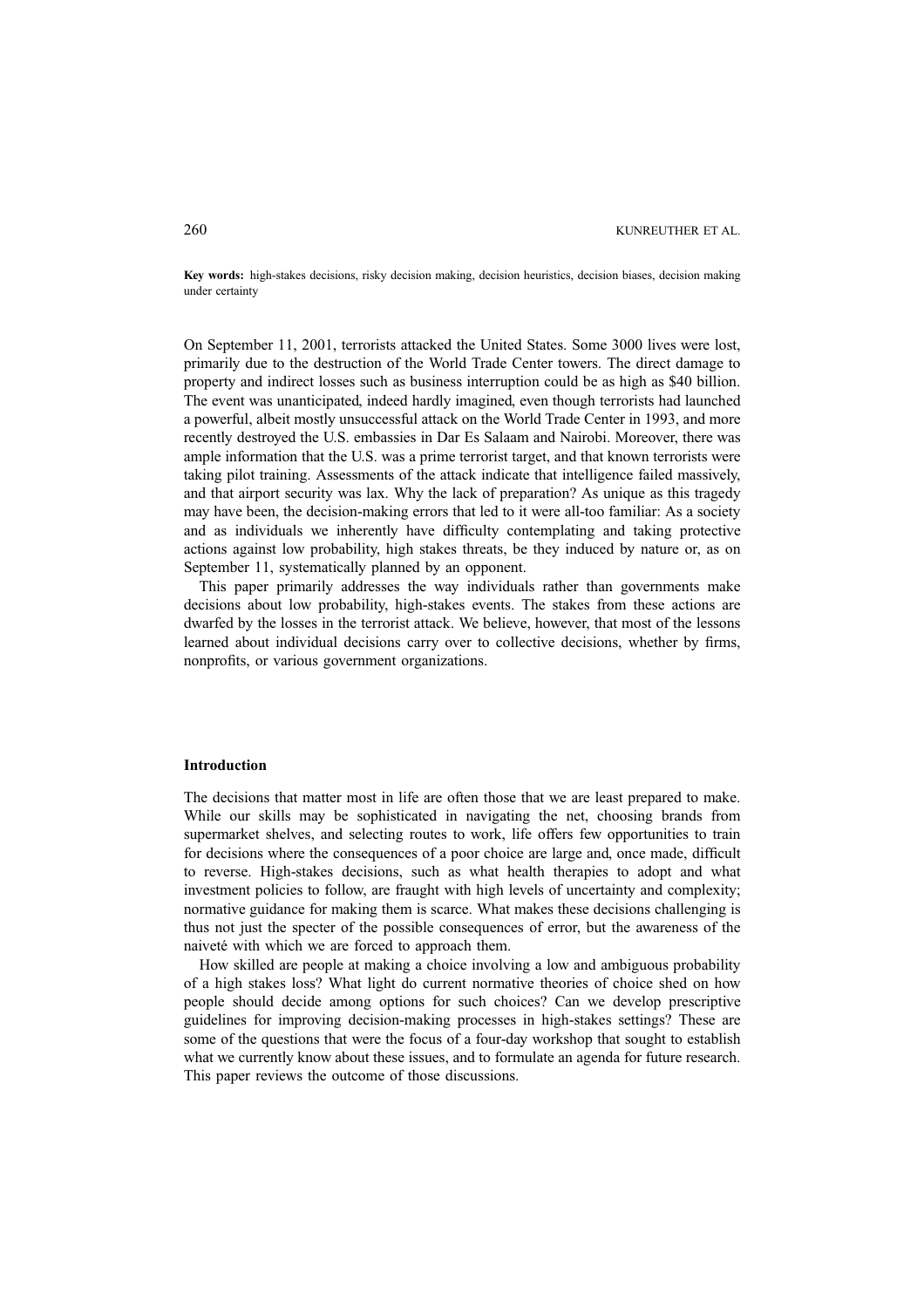#### The Anatomy of High-Stakes Decisions

Consider the following decision problem:

You are considering purchasing a flood insurance policy for your home on the banks of the Brown River. You are not too worried about a flood since the Brown is not considered particularly flood prone. On the other hand, you know that a severe flood could cause substantial damage or even destroy your home. Should you purchase the insurance?

This is an example of a that the class we call high-stakes decisions. They are defined as choice problems that involve two distinctive properties:

A. The existence of large financial and/or emotional prospective loss outcome(s) and B. The presence of high costs to reversing a decision once it is made.

Over the past forty years a large literature has evolved that has sought to investigate how individuals make such decisions, focusing on the contrast between how these decisions should be made by rational agents (such as by applying principles of expectedutility theory), and how they commonly are made. The central finding is disturbing: The presence of potentially catastrophic costs of errors does little to reduce the human tendency to make decisions using simplified heuristics (or rules of thumb) that, at times, yield decisions that depart significantly from those prescribed by normative models. These departures include:

 Under- utilization of probability information and failure to differentiate among probabilities. The rational use of probability information is central to any normative analysis of a high-stakes decision. Yet, several studies show that people either utilize probability information insufficiently when it is made available to them, or ignore it altogether. Huber, Wider, and Huber (1997), for example, report the results of a study where only 22 percent of subjects sought out probability information when evaluating several risky managerial decisions. Even when another group of respondents in this same study was given precise probability information, less than 20 percent mentioned the word *probability* in their verbal protocols.

Likewise, individuals and firms frequently treat the likelihood of outcomes with high-stakes losses as sufficiently low that they consider them not worth worrying about, thus leading to inaction by the decision maker. By assuming that these events will ''not happen to me," they are effectively treating their probability as zero, or close to it. In a laboratory experiment on purchasing insurance (McClelland, Schulze, and Coursey 1993), or warranties (Schade and Kunreuther 2001), many individuals bid zero for coverage, apparently viewing the probability of a loss as sufficiently small that they had no interest in protecting themselves against it.

Many residents of communities that are potential sites for nuclear waste facilities have a tendency to dismiss the risk as negligible. (Oberholzer-Gee 1998). Similarly, prior to the Bhopal chemical accident in 1984, for example, firms in the industry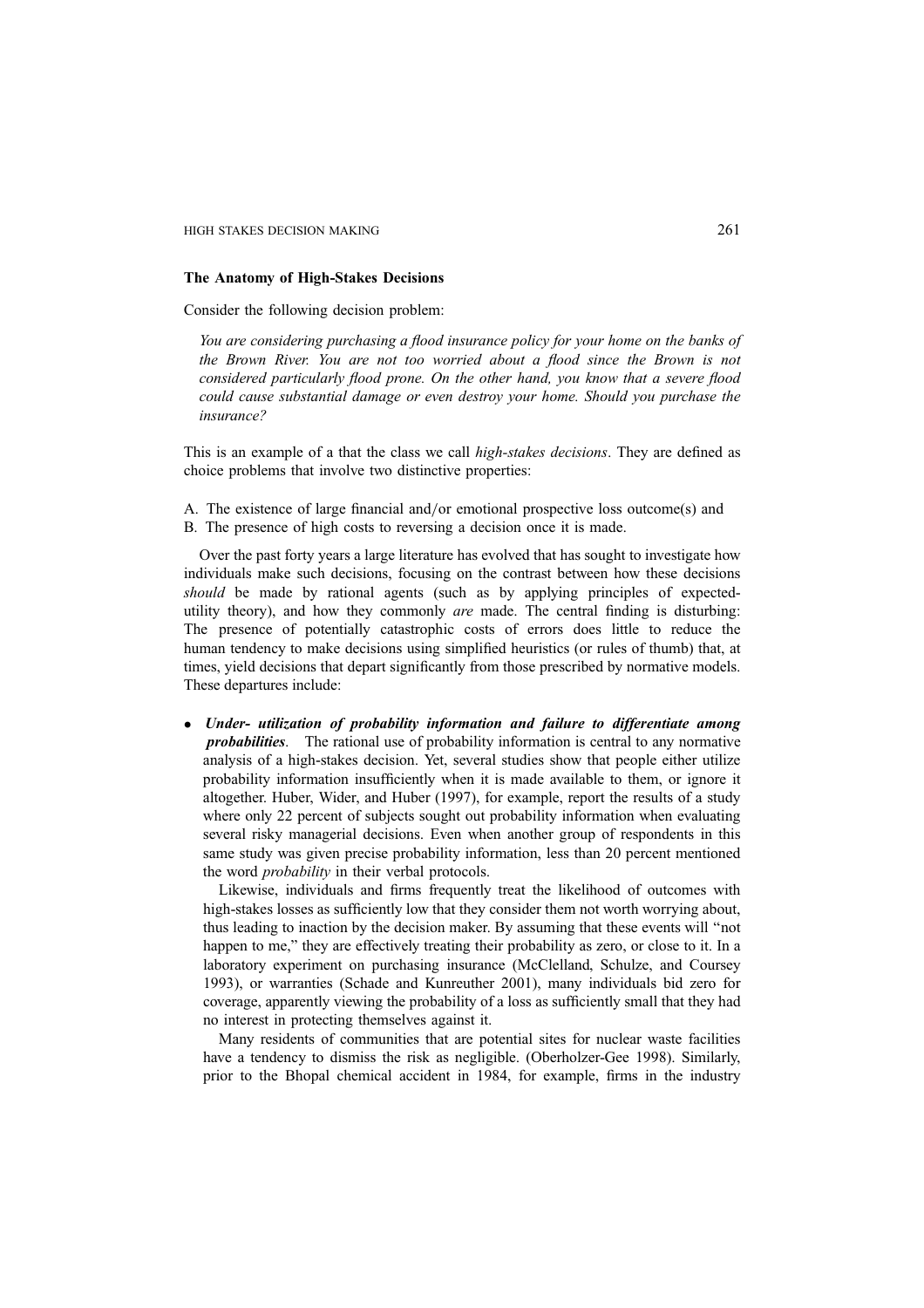estimated the chances of such an accident as sufficiently low that it was not on their radar screen.

- An excessive focus on short time horizons. Many high-stakes decisions are not recognized as such by decision makers, because they tend to see only the immediate consequence of actions. Teenagers, for example, often have difficulty seeing the longterm consequences of experimenting with smoking, and governments and firms often fail to appreciate the long-term costs of failing to invest in infrastructure protection. This tendency toward myopia is one of the most widely-documented failings of human decision making; as a rule, we have difficulty considering the future consequences of current actions over long time horizons (see, e.g., Meyer and Hutchinson 2001). Hence, we see that decision makers fail to invest in measures that make their houses more disaster-resistant (Kunreuther, Onculer and Slovic 1998), under-invest in energy-saving appliances (Hausman 1979), and undervalue the benefits of exploratory medical testing (Luce and Kahn 1999).
- Excessive attention to affectual cues. Affect and emotions strongly influence decisions involving uncertain outcomes with large consequences (Slovic, et al. 2001; Loewenstein et al. 2001). Decisions requiring difficult trade-offs between attributes or entailing ambiguity as to what would constitute a "right" answer, often lead individuals to resolve choices by focusing on the cues that send the strongest affective signals.

To illustrate, Slovic, et al. (2001) report the results of an experiment in which a group of subjects was asked to place a value on new airport safety equipment that would save 150 lives for sure under certain circumstances. Other groups were then asked the same question, with one change: only proportions of 150 lives, ranging from 85% to 98%, would be saved. Common sense would dictate that saving the 150 lives for sure would be valued most highly. However, subjects who did not see the prospects side-by-side provided higher evaluations for all proportions greater than 90% than for the certainty case. Why? The authors suggest that terms like "98% success rate" carry a strongly positive, commonly held, affective association that inflates responses, an illustration of what they term the *affect heuristic*.

The affect heuristic may also drive people to undertake protective measures, even if experts estimate the chances of disaster to be extremely low. Such behavior would not arise from risk aversion in the classic sense; i.e., a calculated assessment of the expected utility of mitigation over a utility function that is convex in losses. Rather, it emerges from a visceral response to the mere existence of risk, with no consideration for probabilities.

**Distortions under stress.** Many high-stakes decisions produce high levels of perceived stress. A large number of empirical studies find that enhanced stress focuses decision makers on a selective set of cues when evaluating options (e.g., Kahn and Baron 1995; Ben Zur and Breznitz 1981; Kahn and Luce 2001) and leads them to make greater use of simplifying heuristics (e.g., Luce, Bettman, and Payne 1997).

Whether such selective attention depreciates the *quality* of high-stakes decisions is unclear. It may allow decision makers to make more reliable use of existing salient cues, something that enhances performance in some settings (see, e.g., Hammond 2000). However, where comprehensive processing is necessary, stress can hamper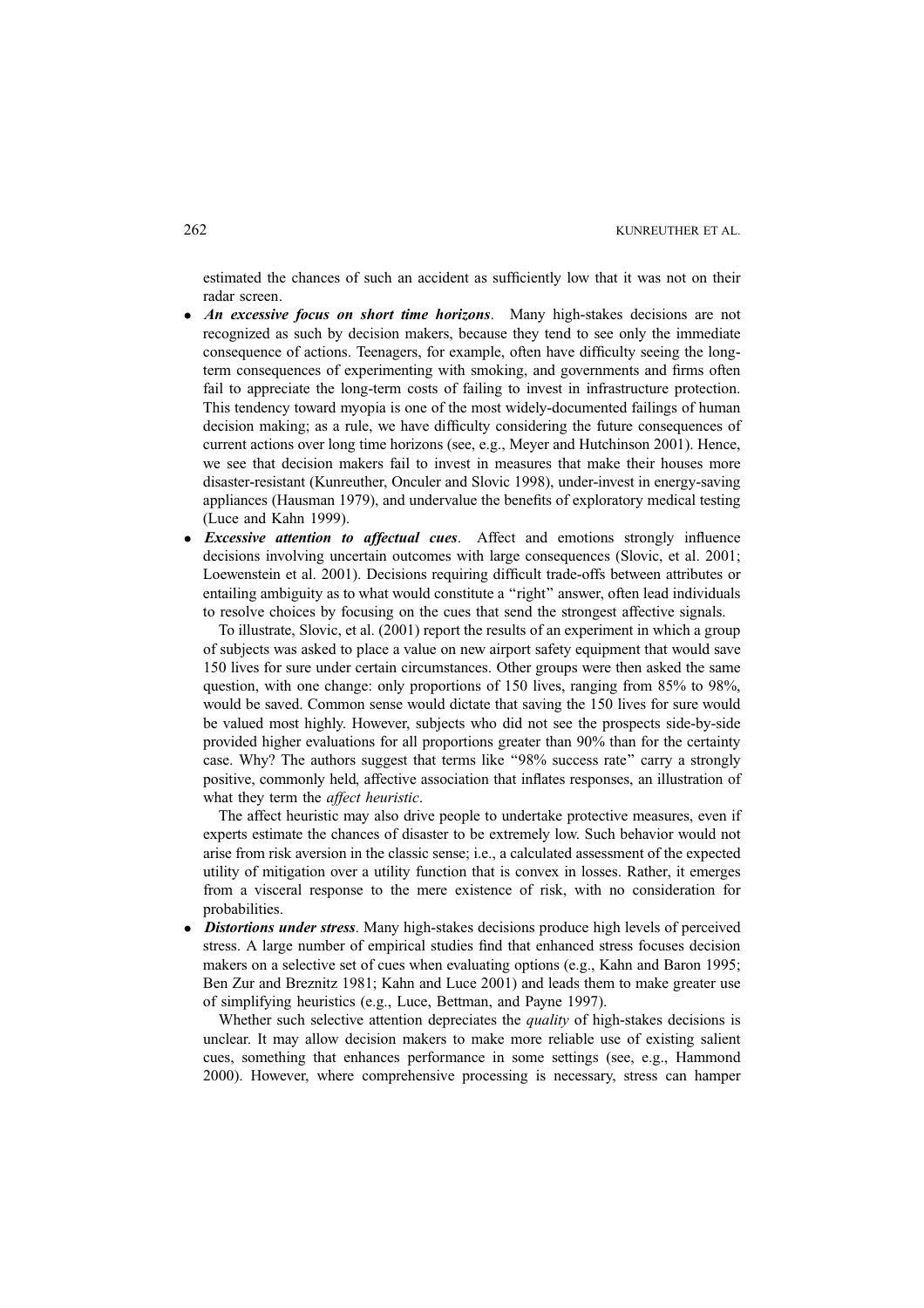decisions. For example, Levi and Tetlock (1980) found that the Japanese navy's chiefof-staff's discussions with officials during 1941 became increasingly rhetorical and less integrative as the decision to attack the United States approached, perhaps making the decision increasingly irrevocable.

Over-reliance on social norms. A central feature of most high-stakes decisions is that individuals have little experience dealing with them, and are highly uncertain about how to resolve them—what Hogarth, Michaud and Mery (1980) term *procedural* uncertainty. In such cases a natural resolution is to adopt the decision strategies used by others, or follow established social norms (e.g., Kahn and Baron 1995; Sunstein 1996). The risk, of course, is that established rules and norms may be misguided, something that will reinforce rather than eliminate biases.

To illustrate, consider the decision on whether to invest in protection against a natural disaster. Not surprisingly, people who bought flood or earthquake insurance in the 1970s remarked that the most important reason for purchasing coverage was that someone else had done so. However, many of those originally insured had little information on the actual costs of coverage or the risks associated with future disasters, suggesting that these new decisions, in many cases, merely perpetuated earlier errors (Kunreuther et al. 1978).

The tendency to prefer the status quo. What happens when individuals are presented with difficult choices with multiple options and no obvious right answer? A common reaction is to make no decision at all—either by opting for a status quo course of action or, if there is none, walking away from the decision entirely (Samuelson and Zeckhauser 1988; Schwartz et al. 2002)—a tendency termed the status-quo bias.

The particular danger for high-stakes decisions is that decision makers must resolve difficult trade-offs, where many courses of action are better than the status quo. When faced with decisions that involve life-and-death trade offs, people frequently remark, ''I'd rather not think about it'', or relegate the decision to an agent—both potentially dysfunctional responses (Schwartz et al. 2002).

Failures to learn. If individuals could learn well from experience, their limited information about the likelihood and consequence of uncertain events would be less of an obstacle to effective decision making. Unfortunately, there is little empirical basis for such optimism about high-stakes choices. There are few data from which to learn, and feedback is commonly sparse and censored.

As an illustration, Meyer and Hutchinson (2001) find that participants in an earthquake simulation tended to over-invest in mitigation that was normatively ineffective but under-invest when it is normatively effective. The reason was misinterpretation of feedback; when mitigation was ineffective, respondents attributed the persistence of damage to the fact that they had not invested enough. By contrast, when it was effective, they attributed the absence of damage to a belief that earthquakes posed limited damage risks!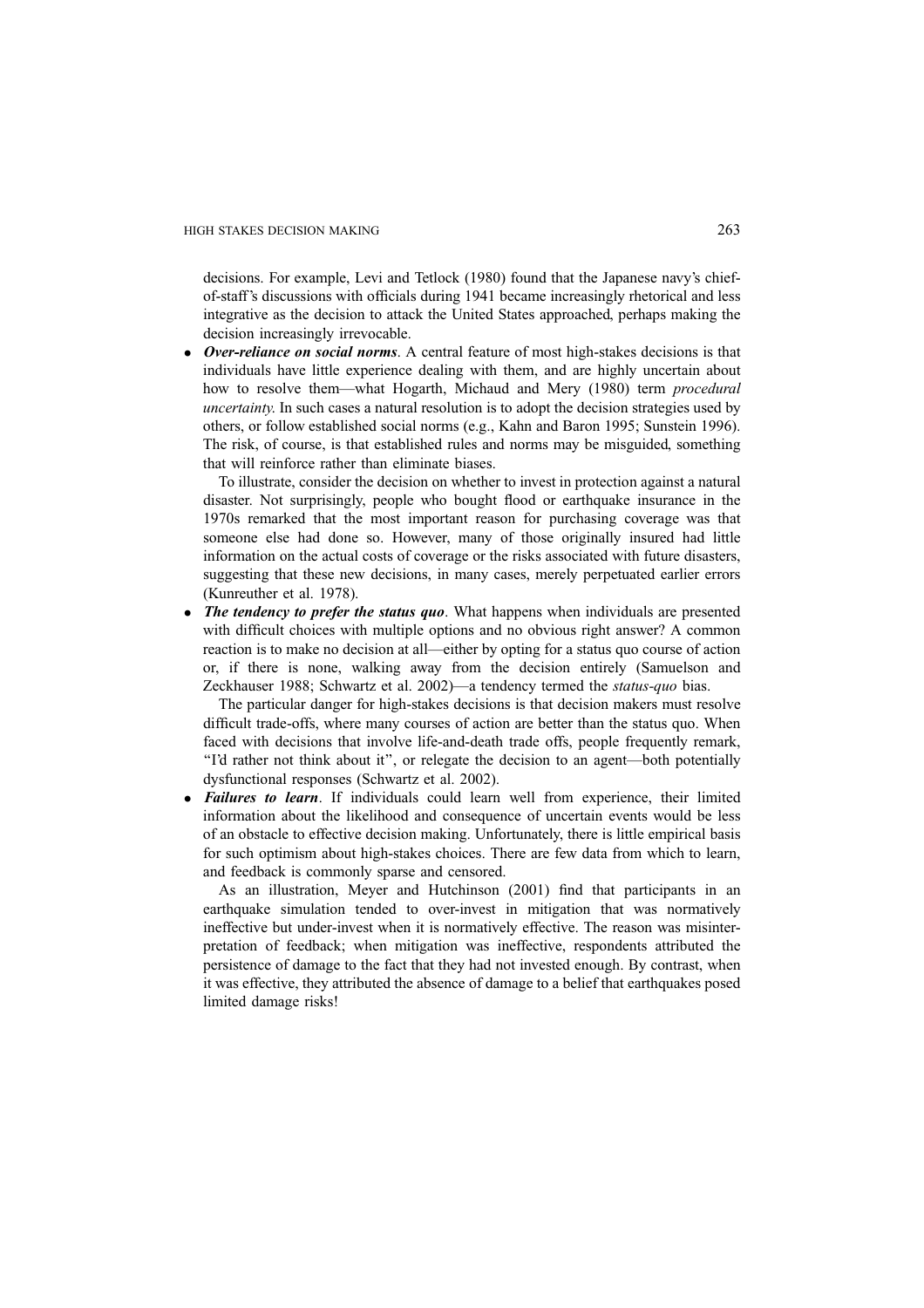#### Can High-Stakes Decisions be Made More Effectively?

The above features of decision making reflect limitations in our ability to process information, but the effects of these features are not necessarily destructive. To the contrary, such heuristics often serve as highly efficient approaches to resolving routine low-stakes problems (e.g., Payne, Bettman, and Johnson 1988). For example, consider the case of a decision maker whose subjective forecasts about the future are driven by a recency bias, or a tendency to assume that the future will be much like the recent past. Such a heuristic, of course, is not a bad one for many day-to-day forecasting problems, such as predicting the weather or the price of gas. In these cases not only will the heuristic be right most of the time, but even when wrong the cost of errors will be small, such as simply being caught without an umbrella, or regretting the timing of a gas purchase. In contrast, in many high-stakes decisions a recency model can be a decidedly poor heuristic for forecasting, and the cost of misapplication can be large. For example, as memories of a flood recede, many individuals construct houses on the flood plain believing that a major flood will not likely reoccur. In fact, it is not uncommon to hear residents in these areas say: ''We just had our 100 year flood so we won't have another one for a while.'' Improving high-stakes decisions will not simply be a matter of stamping out decision makers' biases. Rather, they must learn to intuitively recognize when biases are harmful to decision making, and when they may actually be helpful.

It is important to emphasize, of course, that in discussing possible approaches to improving decision making we must keep in mind that there will commonly be no one "right" course of action that individuals should be led toward. Rather, the goal is to find the set of decision approaches that would lead individuals to choices they would deem appropriate after careful training in all aspects of decision analysis. With this caveat in mind, we can identify two ways for achieving this goal.

### Teach Prescriptive Heuristics to Individuals

Although standard models of rational decision making—incorporating Bayesian analysis and Von Neumann-Morgenstern utility functions may not definitively resolve all highstakes decisions, training in their principles may nevertheless improve the quality of decision processes. Individuals, for example, may be more likely to think about the chances of certain events occurring and the relevant types of trade-offs that should be considered. Supporting this idea, empirical evidence by Fong, Krantza, and Nisbett (1986) shows that statistical training indeed enhances decision performance, at least in the short run.

As we have noted above, however, in many cases the core problem is not that decision makers are unaware of the need to consider relative probabilities and consequences, but rather are limited in their ability to process this information in an optimal manner. Remedying this calls for the development of prescriptive heuristics, or rules of thumb that enhance normative processing in light of natural processing limitations. Consider, for example, the difficulty that individuals have in evaluating low-probability risks. People are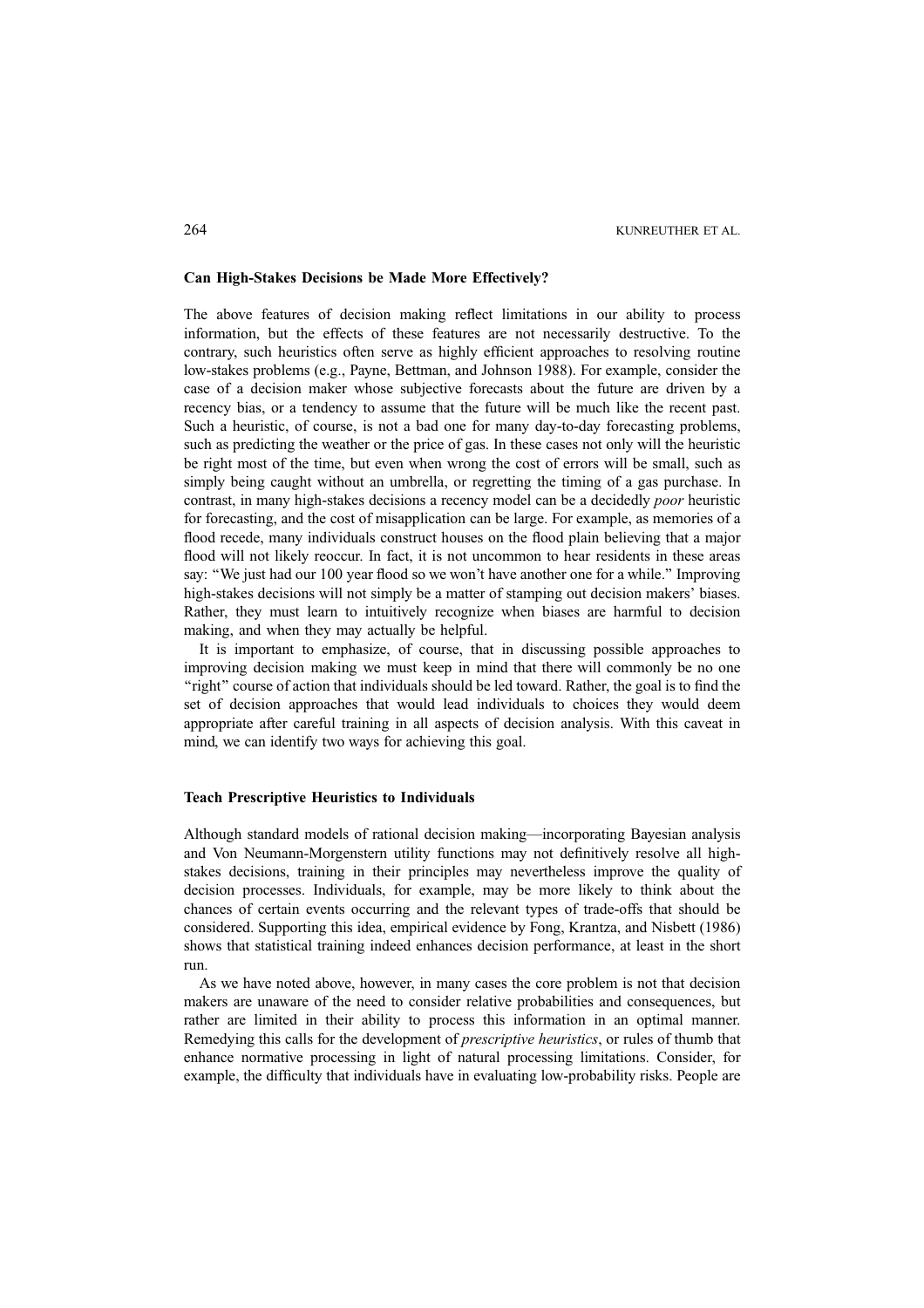# HIGH STAKES DECISION MAKING 265

likely to be more sensitive to the probability dimension if risks are presented in a concrete form, so the decision maker has a clear context for evaluating a given likelihood (Hsee 1996). An individual with little understanding of a probability of 0.000001 might interpret it better when it is expressed in relation to a familiar probabilistic event, such as the risk of an automobile accident, or by translating probabilities into frequencies (e.g., Slovic, Monahan, and MacGregor 2000).

Adjusting the time frame also enhances the accuracy of risk perceptions. For example, if a firm is considering earthquake protection over the 25-year life of a plant, managers are far more likely to take the risk seriously if they are told the chances of at least one earthquake is 1 in 5 during the entire period rather than 1 in 100 in any given year (Weinstein, Kolb, and Goldstein 1996). Similarly, people are more likely to wear seatbelts if they are told they have a one third chance of a serious accident over a 50-year driving lifetime of driving rather than a 0.00001 chance each trip (Slovic, Fischhoff, and Lichtenstein (1978).

Similar framing approaches might also help address other decision-making biases, such as the reluctance to take costly actions now whose benefits emerge only in the future such as convincing teenagers not to start smoking. Expected-utility-type arguments that focus on the conditional probabilities of incurring lung cancer and heart disease later in life are not promising. But teenagers may be swayed by salient visual demonstrations of the immediate consequences of smoking on the lungs, esophagus, teeth and other parts of the body—demonstrations that hold high affective content, and hence get heavily weighted.

Finally, there is also evidence that decision making can be improved by encouraging decision makers to see events through alternative frames, such as gains versus losses and changes in the status-quo. In medical decisions there may be major differences between how a patient views a costly therapy that is presented in terms of extending life or precluding a shortening of life. Likewise, preferences for insurance policies can be dramatically altered by changing what constitutes the default coverage (Johnson, et al. 1993).

### Develop Financial Incentives

Improved training and finding more effective means to present information are, of course, only partial remedies for enhancing the quality of high-stakes decisions. For example, making the long-term consequences of actions more salient through affect-laden communications may help moderate the myopia bias but will never eliminate it entirely, particularly since the bias is exacerbated by real constraints, such as limited budgets for investing in certain activities. Such situations often argue for overt intervention by materially altering the cost structure of decision problems. For example, one can make opportunity costs salient by providing explicit monetary incentives for undertaking protective actions, or avoiding harmful behaviors. While a homeowner in a marginally hurricane-prone area may have difficulty envisioning the long-term benefits of spending \$10,000 for storm shutters, this can be made concrete by offering her long-term insurance discounts for undertaking the improvement, and providing a loan (perhaps attached to the mortgage) that spreads the costs of the measure over a long period.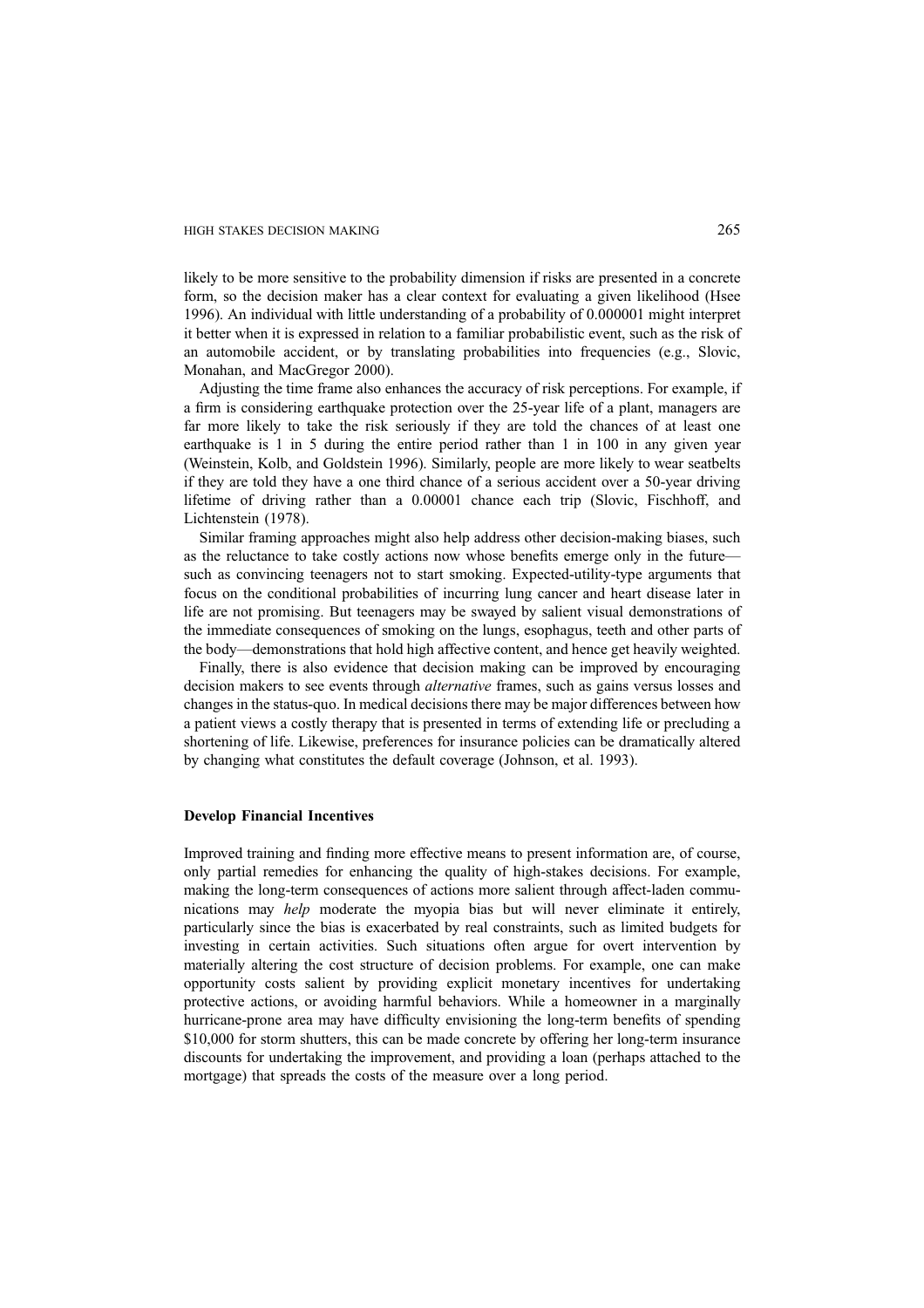Up until now, we have overlooked issues in decision-making that arise when biases are the source of risk rather than simply an obstacle to its resolution. Firms pollute, homebuilders cut corners on construction, and governments fail to curb global warming because the consequences seem both distant and, often, more likely to be incurred by others rather than themselves. The distortions of myopia are powerful, and its effects potentially devastating. In such instances legislative intervention may be called for to either force long-term thinking when it is neglected or to offer explicit incentives for doing so. The dilemma here, of course, is that there is no guarantee that governments—hampered by short-term reelection cycles–will be any less prone to short-term thinking than individuals. While the evidence points to numerous success stories of government intervention (such as in building codes), recent evidence–such as the failure of legislation controlling global warming and terrorism–suggest that the decision biases of governments are no better or worse than the collection of the biases of the individuals that compose them—hence do not offer an inherent source of protection.

#### Conclusions and Agenda

The goals of better understanding the psychology of high-stakes decision making and improving the quality of decision outcomes are closely intertwined. Once we understand the biases that limit intuitive solutions, we can understand where normative theory holds its greatest benefits. Likewise, the best prescriptive aids for decision making will likely be those that are congruent with the processes that arise naturally in problem-solving.

With this in mind, we identified five critical areas for future research that reflect this intertwining of normative and descriptive research agendas:

- 1. Develop a better normative model of choice for high-stakes decision making that incorporates psychological considerations such as affect, hyperbolic discounting, status quo bias, non-Bayesian learning, framing, and non-linear treatment of probabilities. The traditional arguments for ignoring such effects are compelling in repeated-decision contexts, such as stock investing. However, they apply less cogently to one-time only decisions, such as critical medical decisions. A generalized model would not recommend specific actions, but rather help a decision maker explore alternatives in a model that realistically captures their behavior.
- 2. Provide better theories of high-stakes decisions at the group, organizational and societal levels. Most understanding about high-stakes decision-making comes from the study of individuals. We know surprisingly little about how such decisions are resolved by groups, firms, and governments, and the role that social influences play on individual decisions (Zeckhauser and Viscusi 1990).
- 3. Generate more systematic evidence on the efficacy and limitations of training. Can people be trained to think like statistical decision makers when making high-stakes decisions? What are the most effective heuristic training devices for improving the quality of these decisions? Does training in de-biasing generalize over time and context? Our current knowledge about these fundamental questions is largely anecdotal.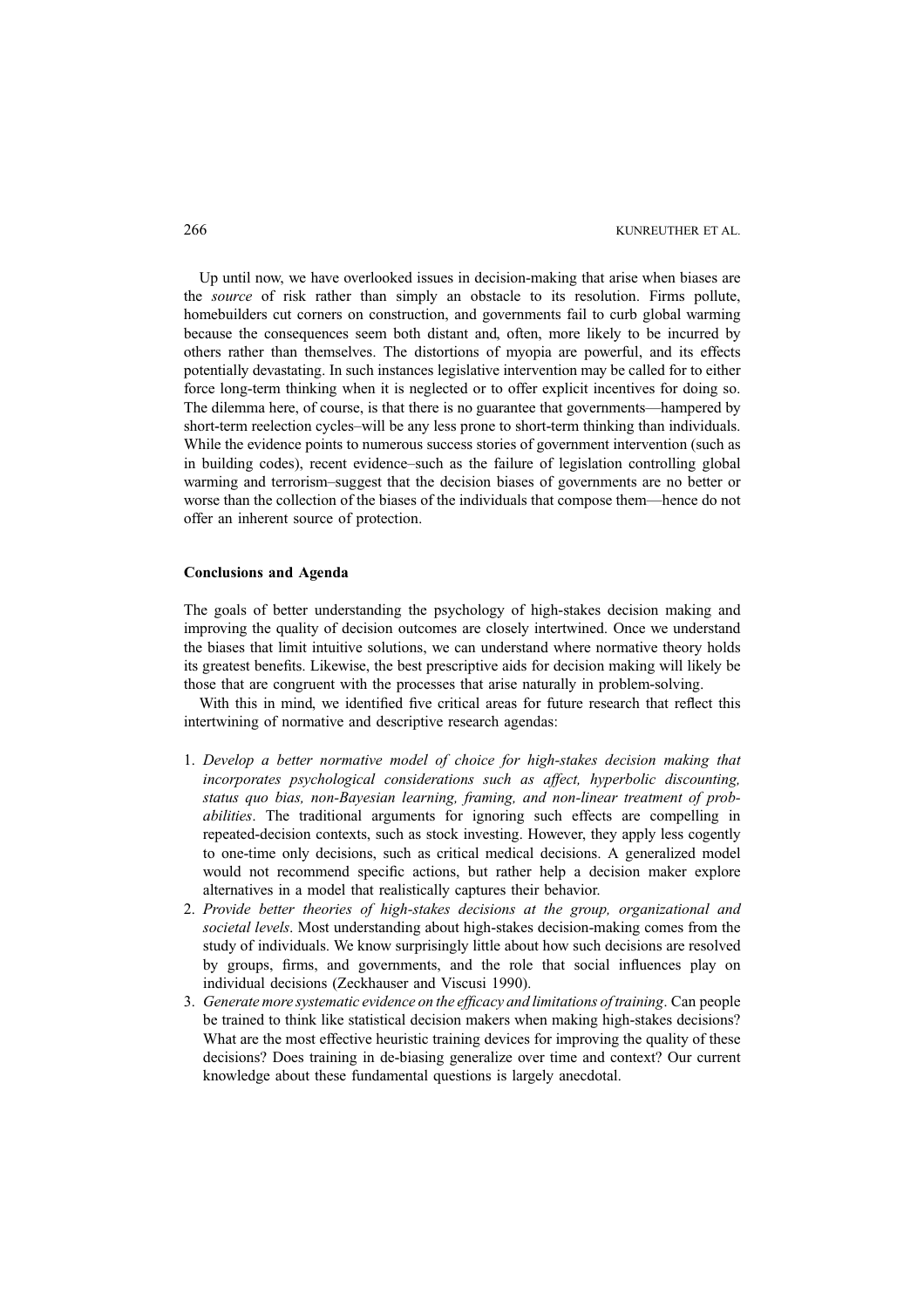### HIGH STAKES DECISION MAKING 267

- 4. Improve tools for representing ambiguous probabilities and uncertain outcome spaces. Earlier we noted that a major challenge facing attempts to apply standard normative theory to high-stakes decisions is that our knowledge of the outcome space is almost always incomplete; we know neither what the full set of consequences might be nor the probabilities that should be associated with these consequences. We need tools for representing ambiguous decision problems—possibly drawing from descriptive research on how individuals intuitively deal with this type of uncertainty.
- 5. Conduct empirical tests of how financial incentives play a role in dealing with high stake decisions. Financial incentives can naturally lead individuals to better long-run decision outcomes—such as explicitly rewarding long-term investing. The design of these incentives requires a better understanding of their goals as well as the types of heuristics they use in making decisions. More controlled experiments and pilot studies need to be undertaken to determine how well alternative incentive programs would perform.

As a final note, just as most of our decision making skills focus on solving recurring, relatively low-stakes tasks, so too has most of the academic literature in applied choice modeling. We know an enormous amount about how consumers choose modes of transit to commute to work, select among brands of coffee, and, more recently, select web sites to visit. By comparison we know much less about how individuals solve the complex problems that are often far more critical to both themselves and to society—how we make fundamental decisions about their health, or choose collectively how much to invest in precautions against global terrorism. Such decisions are not sufficiently captured by the tools of standard applied choice modeling, where choice primarily involves a static, dispassionate, comparison of options. The study of the distinctive features of high-stakes decision making is just beginning. It rationally merits the interests of an expanding set of theoretical and applied researchers.

# References

- Ben Zur, H., and S. J. Breznitz. (1981). ''The Effect of Time Pressure on Risky Choice Behavior,'' Acta Psychologica, 47, 89–104.
- Fong, Geoffrey T., David H. Krantz, and Richard E. Nisbett. (1986). ''The Effects of Statistical Training on Thinking About Everyday Problems,'' Cognitive Psychology, 18(3), 253–292.
- Hammond, K. (2000). Judgments Under Stress. New York: Oxford University Press.
- Hausman, J. (1979). ''Individual Discount Rates and the Purchase and Utilization of Energy-Saving Durables,'' Bell Journal of Economics, 10, 33–45.
- Hogarth, R., C. Michaud, and J.-L. Mery. (1980). ''Decision Behavior in Urban Development: A Methodological Approach and Substantive Considerations," Acta Psychologica, 45, 95-117.
- Hsee, C. (1996). ''The Evaluability Hypothesis: An Explanation of Preference Reversals Between Joint and Separate Evaluations of Alternatives,'' Organizational Behavior and Human Decision Processes, 46, 247–257.
- Huber, O., R. Wider, and O. Huber. (1997). ''Active Information Search and Complete Information Presentation in Naturalistic Risky Decision Tasks,'' Acta Psychologica, 95, 15–29.
- Johnson, E., J. Hershey, J. Meszaros, and H. Kunreuther. (1993). ''Framing, Probability Distortions, and Insurance Decisions," Journal of Risk and Uncertainty, 7, 35-51.